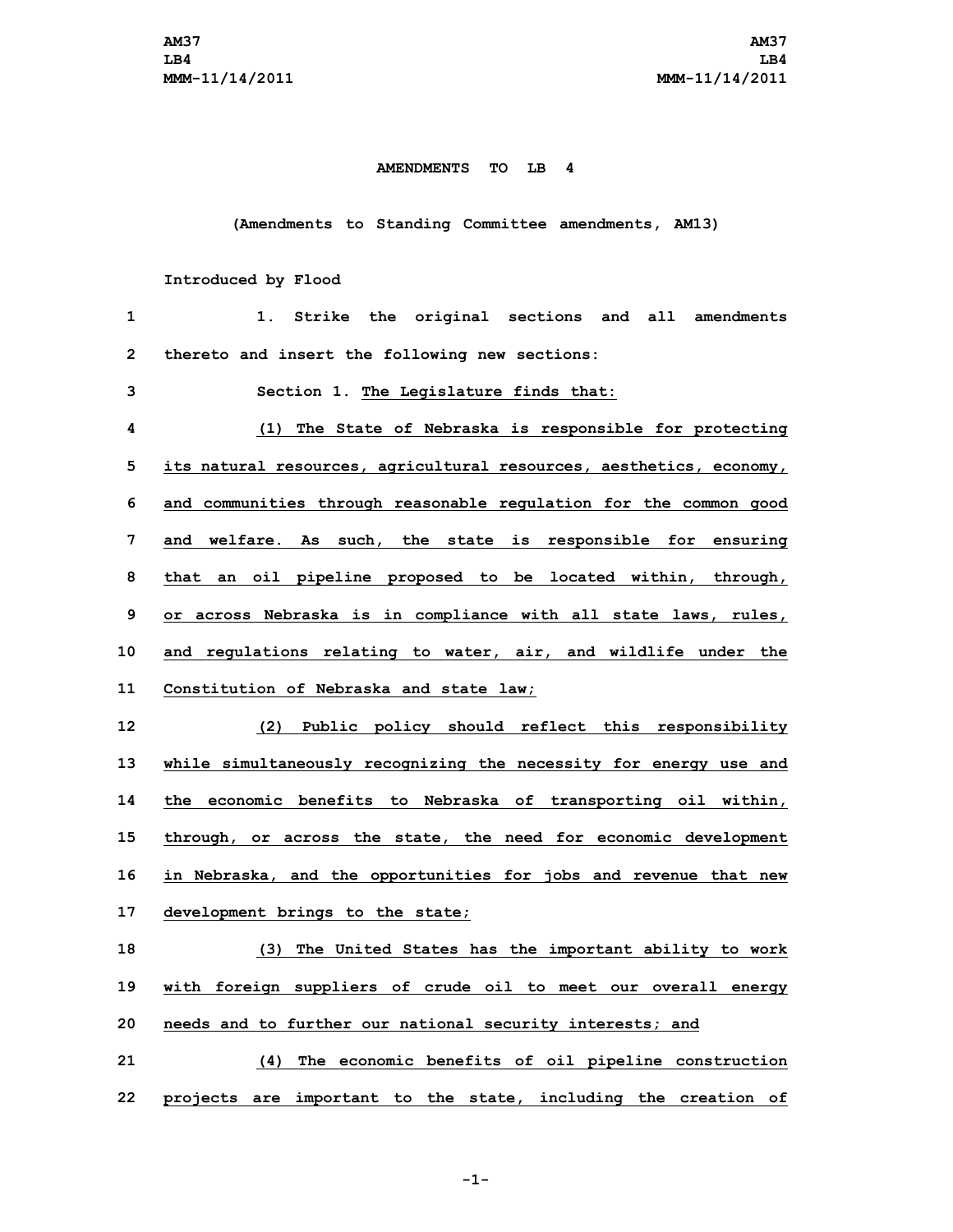|    | <b>AM37</b><br><b>AM37</b><br>LB4<br>LB4<br>MMM-11/14/2011<br>MMM-11/14/2011 |
|----|------------------------------------------------------------------------------|
| 1  | jobs. Nevertheless, the benefits of any proposed oil pipeline                |
| 2  | project must be weighed against any concerns brought by the                  |
| 3  | residents of Nebraska.                                                       |
| 4  | Sec. 2. For purposes of sections 1 to 3 of this act:                         |
| 5  | Department means the Department of Environmental<br>(1)                      |
| 6  | Quality;                                                                     |
| 7  | (2) Oil pipeline means a pipeline which is larger than                       |
| 8  | eight inches in inside diameter and which is constructed or                  |
| 9  | operated in Nebraska for the transportation of petroleum, or                 |
| 10 | petroleum components, products, or wastes, including crude oil or            |
| 11 | any fraction of crude oil, within, through, or across Nebraska, but          |
| 12 | does not include in-field and gathering lines; and                           |
| 13 | (3) Pipeline carrier means an individual, a company, a                       |
| 14 | corporation, an association, or any other legal entity that engages          |
| 15 | in owning, operating, or managing an oil pipeline.                           |
| 16 | Sec. 3. (1) The department may collaborate with a federal                    |
| 17 | agency or agencies in a review under the National Environmental              |
| 18 | Policy Act involving a supplemental environmental impact statement           |
| 19 | for oil pipeline projects within, through, or across the state.              |
| 20 | Prior to entering into such shared jurisdiction and authority with           |
| 21 | a federal agency or agencies, the department shall enter into a              |
| 22 | memorandum of understanding with such federal agency or agencies             |
| 23 | that sets forth the responsibilities and schedules that will lead            |
| 24 | to an effective and timely review under the National Environmental           |
| 25 | Policy Act involving a supplemental environmental impact statement.          |
| 26 | (2) Since the objectives of the process are to ensure                        |
| 27 | adequate information gathering, full and careful agency and public           |

**-2-**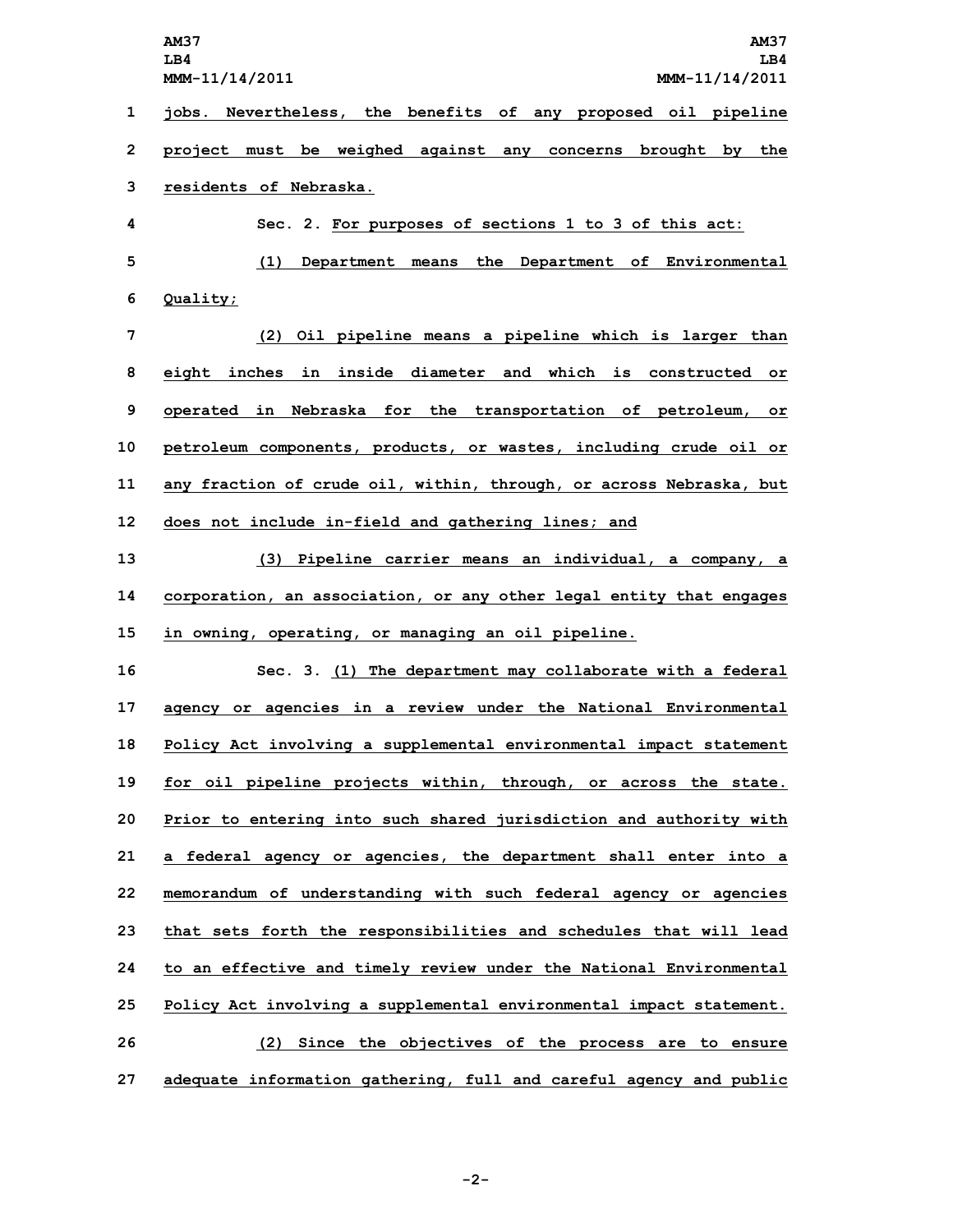**LB4 LB4 MMM-11/14/2011 MMM-11/14/2011**

 **review, objective preparation of <sup>a</sup> supplemental environmental impact statement, adherence to <sup>a</sup> defined schedule, and an appropriate role for <sup>a</sup> pipeline carrier which avoids the appearance of conflicts of interest, it is the intent of the Legislature that the state fully fund the process of preparation of <sup>a</sup> supplemental environmental impact statement and that no fees will be required of an applicant. The department may contract with outside vendors in the process of preparation of <sup>a</sup> supplemental environmental impact statement. The department shall make every reasonable effort to ensure that each vendor has no conflict of interest or relationship to any pipeline carrier that applies for an oil pipeline permit.**

 **(3) In order for the process to be efficient and expeditious, the department's contracts with vendors pursuant to this section for <sup>a</sup> supplemental environmental impact statement shall not be subject to sections 73-301 to 73-306 or 73-501 to 16 73-509.**

 **(4) After the supplemental environmental impact statement is prepared, the department shall submit it to the Governor. Within thirty days after receipt of the supplemental environmental impact statement from the department, the Governor shall indicate, in writing, to the federal agency or agencies involved in the review as to whether he or she approves any of the routes reviewed in the supplemental environmental impact statement.**

**24 Sec. 4. Section 73-307, Reissue Revised Statutes of 25 Nebraska, is amended to read:**

**26 73-307 Sections 73-301 to 73-306 shall not apply to the 27 Nebraska Consultants' Competitive Negotiation Act or section 3 of**

**-3-**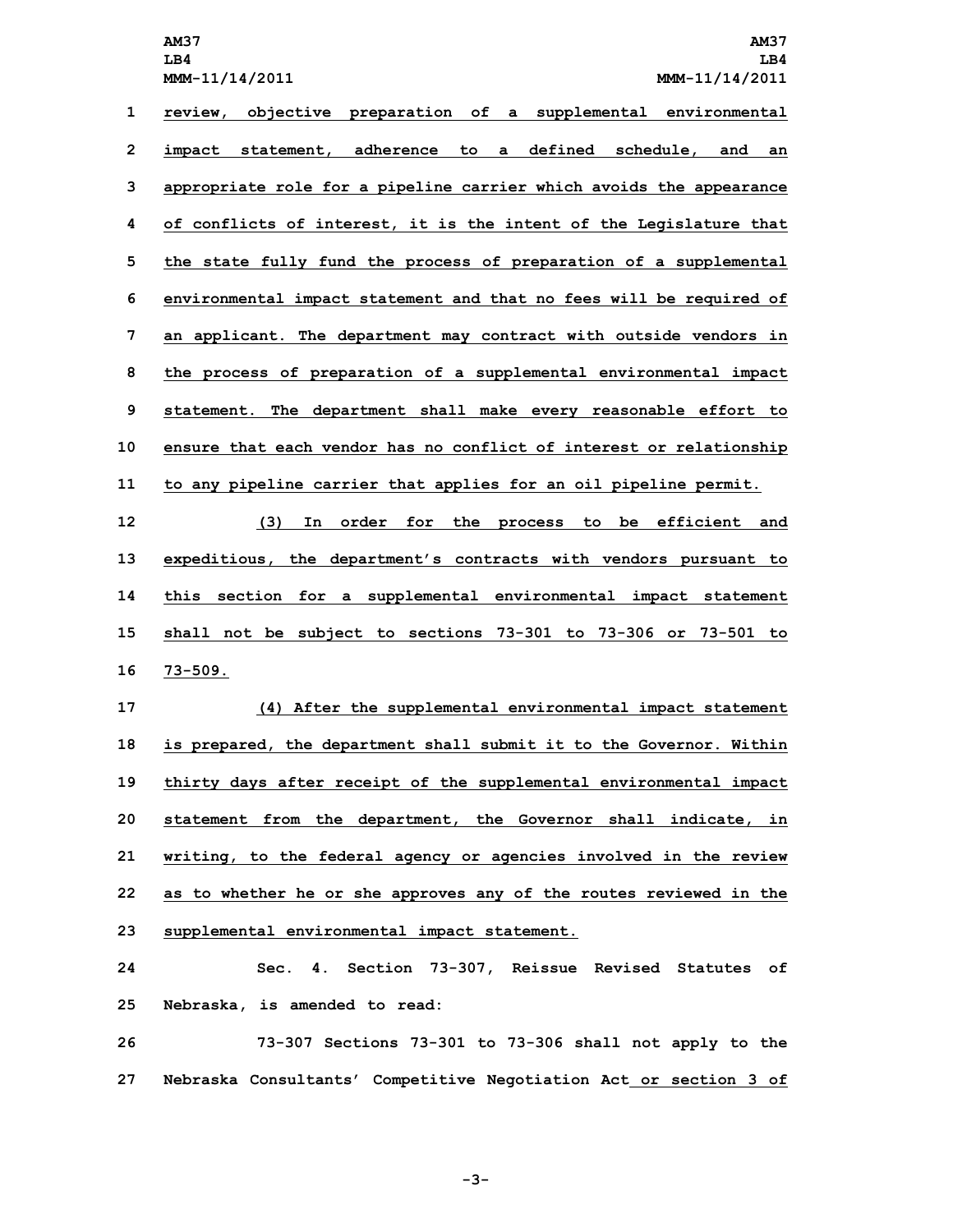**1 this act.**

 **Sections 73-301 to 73-306 shall not be construed to apply to renewals of contracts already approved pursuant to or not subject to such sections, to amendments to such contracts, or to renewals of such amendments unless the amendments would directly cause or result in the replacement by the private entity of additional permanent state employees or positions greater than the replacement caused by the original contract.**

**9 Sec. 5. Section 73-507, Reissue Revised Statutes of 10 Nebraska, is amended to read:**

 **73-507 (1) Subject to review by the Director of Administrative Services, the materiel division shall provide procedures to grant limited exceptions from the provisions of sections 73-504, 73-508, and 73-509 for:**

**15 (a) Sole source and emergency contracts; and**

 **(b) Other circumstances or specific contracts when any of the requirements of sections 73-504, 73-508, and 73-509 are not appropriate for or are not compatible with the circumstances or contract. The materiel division shall provide <sup>a</sup> written rationale which shall be kept on file when granting an exception under this subdivision.**

**22 (2) The following types of contracts for services are not 23 subject to sections 73-504, 73-508, and 73-509:**

**24 (a) Contracts for services subject to the Nebraska 25 Consultants' Competitive Negotiation Act;**

**26 (b) Contracts for services subject to federal law, 27 regulation, or policy or state statute, under which <sup>a</sup> state**

**-4-**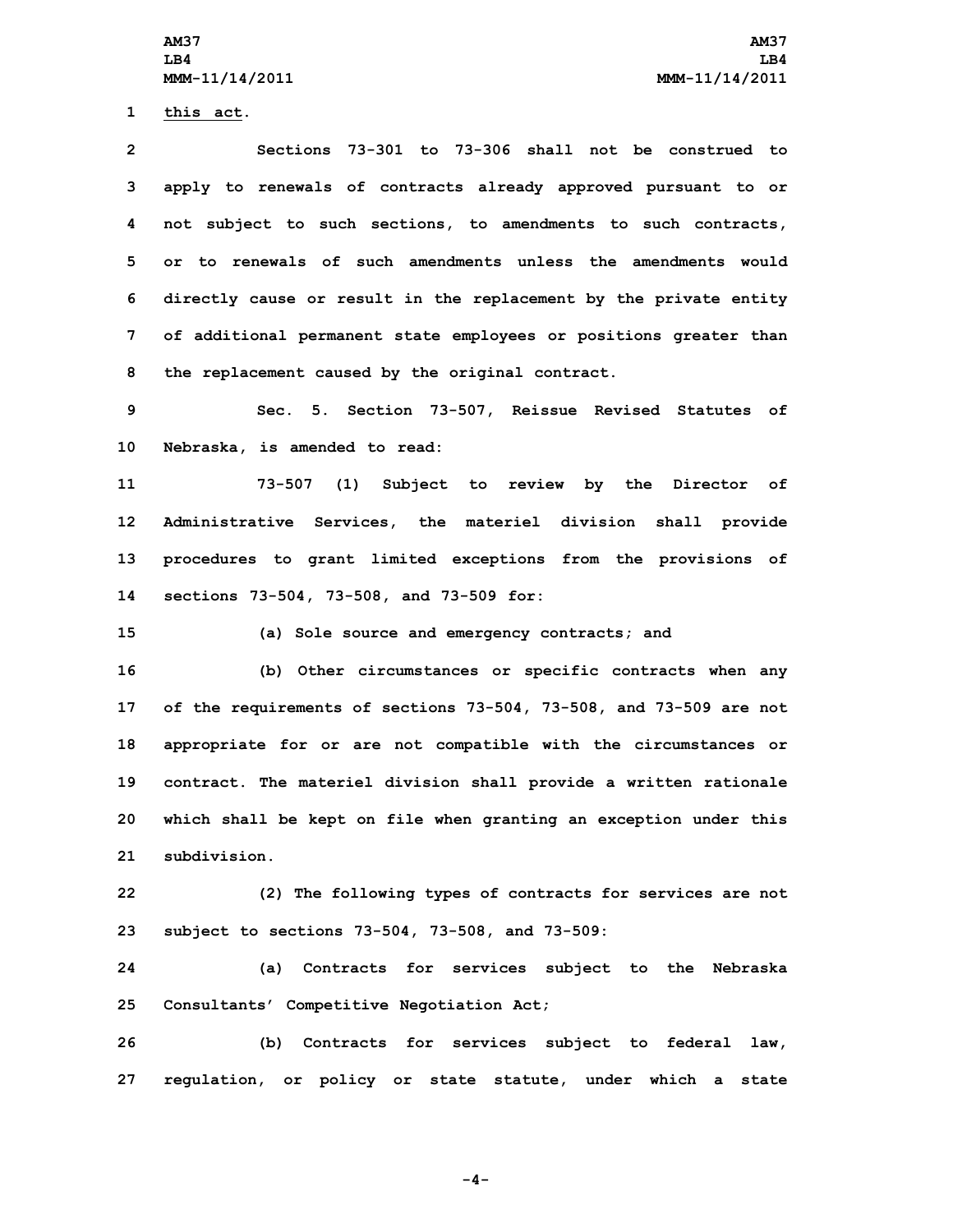**AM37 AM37 LB4 LB4 MMM-11/14/2011 MMM-11/14/2011 1 agency is required to use <sup>a</sup> different selection process or to 2 contract with an identified contractor or type of contractor;**

 **(c) Contracts for professional legal services and services of expert witnesses, hearing officers, or administrative law judges retained by state agencies for administrative or court proceedings;**

**7 (d) Contracts involving state or federal financial 8 assistance passed through by <sup>a</sup> state agency to <sup>a</sup> political 9 subdivision;**

**10 (e) Contracts with direct providers of medical, 11 behavioral, or developmental health services, child care, or child 12 welfare services to an individual;**

 **(f) Agreements for services to be performed for <sup>a</sup> state agency by another state or local government agency or contracts made by <sup>a</sup> state agency with <sup>a</sup> local government agency for the direct provision of services to the public;**

 **(g) Agreements for services between <sup>a</sup> state agency and the University of Nebraska, the Nebraska state colleges, the courts, the Legislature, or other officers or agencies established by the Constitution of Nebraska;**

 **(h) Department of Insurance contracts for financial or actuarial examination, for rehabilitation, conservation, reorganization, or liquidation of licensees, and for professional services related to residual pools or excess funds under the agency's control;**

**26 (i) Department of Roads contracts for all road and bridge 27 projects; and**

**-5-**